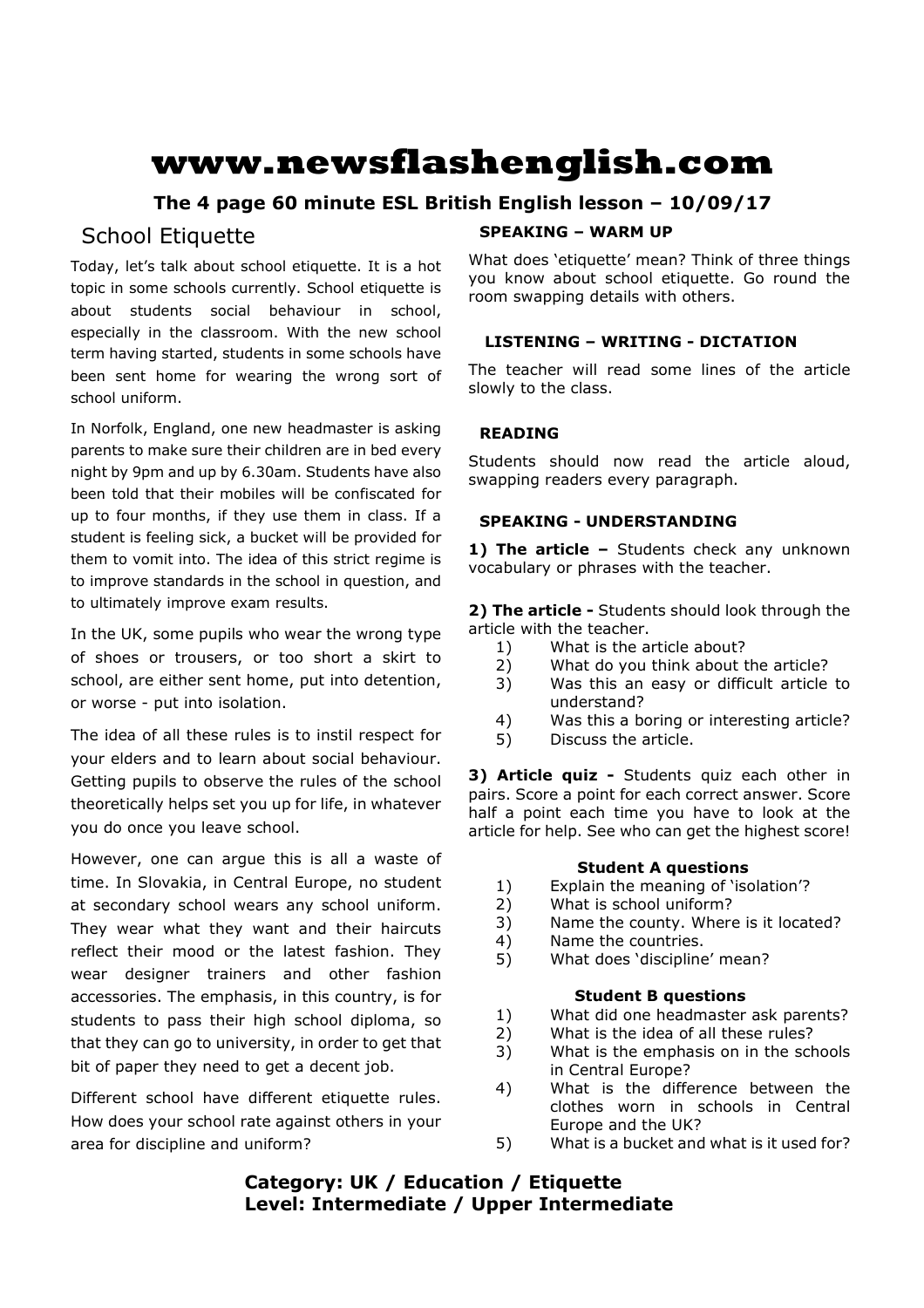#### **WRITING / SPEAKING**

you can about **'Etiquette***'. One-two minutes.*  Compare with other teams. Using your words compile a short dialogue together.

#### **WRITING / SPEAKING**

*In pairs* – Think of three reasons why you should study hard at school. Write them below. Discuss!

- $1)$   $\qquad \qquad$
- 2) \_\_\_\_\_\_\_\_\_\_\_\_\_\_\_\_\_\_\_\_\_\_\_\_\_\_

3) \_\_\_\_\_\_\_\_\_\_\_\_\_\_\_\_\_\_\_\_\_\_\_\_\_\_ **Add** three things what school etiquette might teach you about life. Discuss!

 $1)$   $\qquad \qquad$ 2) \_\_\_\_\_\_\_\_\_\_\_\_\_\_\_\_\_\_\_\_\_\_\_\_\_\_

#### 3) \_\_\_\_\_\_\_\_\_\_\_\_\_\_\_\_\_\_\_\_\_\_\_\_\_\_ **SPEAKING – PUNISHMENT AT SCHOOL**

*In pairs –* Think of 20 things you can be punished for in school, e.g. wearing a skirt that is too short, or having an inappropriate haircut. List them and discuss. Which is the worst thing you have been punished for? *3 mins.*

#### **DISCUSSION**

#### **Student A questions**

- 1) What do you think about what you've read?
- 2) What do you think of your school's etiquette policy?
- 3) Are some schools etiquette polices too strict?
- 4) Why does school etiquette discipline differ in other countries?
- 5) Would you prefer to wear what you want to school? Why?
- 6) Is school uniform important in schools?
- 7) Why do some head teachers send their pupils home or into detention or worse into isolation?
- 8) Have you ever been put into detention?
- 9) Should they bring back corporal punishment in schools? Explain.
- 10) What do you want to do when you leave school?

#### **SPEAKING – ROLEPLAY 3**

In pairs. On the board write as many words as In groups. One of you is the interviewer. The others are one of the following people. You are in the *Discussion FM* radio studio in London. Today's interview is about: *School Etiquette.*

- 1) A head teacher.
- 2) A student.
- 3) A parent.
- 4) A teacher.

*The teacher will choose some groups to roleplay their interview in front of the class.* 

#### **SPEAKING – PRESENTATION**

*As a class/In small groups/In pairs* – Prepare and present a two minute presentation on a 'zero tolerance policy in schools today'. Is it appropriate? *10-15 mins.* 

#### **SPEAKING – DISCUSSION**

*Allow 10 minutes* – As a class.

**School Etiquette – What does it mean to you? Should school be so strict? Should corporal punishment be reintroduced?**

*The teacher can moderate the session.*

#### **DISCUSSION**

#### **Student B questions**

- 1) Did the headline make you want to read the article?
- 2) Does your school provide a bucket to vomit into in class?
- 3) Does your school confiscate your mobile if it rings in class?
- 4) What would you do if your mobile was confiscated in class?
- 5) Do you think rules in schools are important?
- 6) How does your school rate in the country wide exam tables?
- 7) Have you ever been sent home for wearing the wrong type of school uniform?
- 8) Does your school tell your parents when you should to go to bed and get up?
- 9) How are the standards in your school?<br>10) Did you like this discussion?
- Did you like this discussion?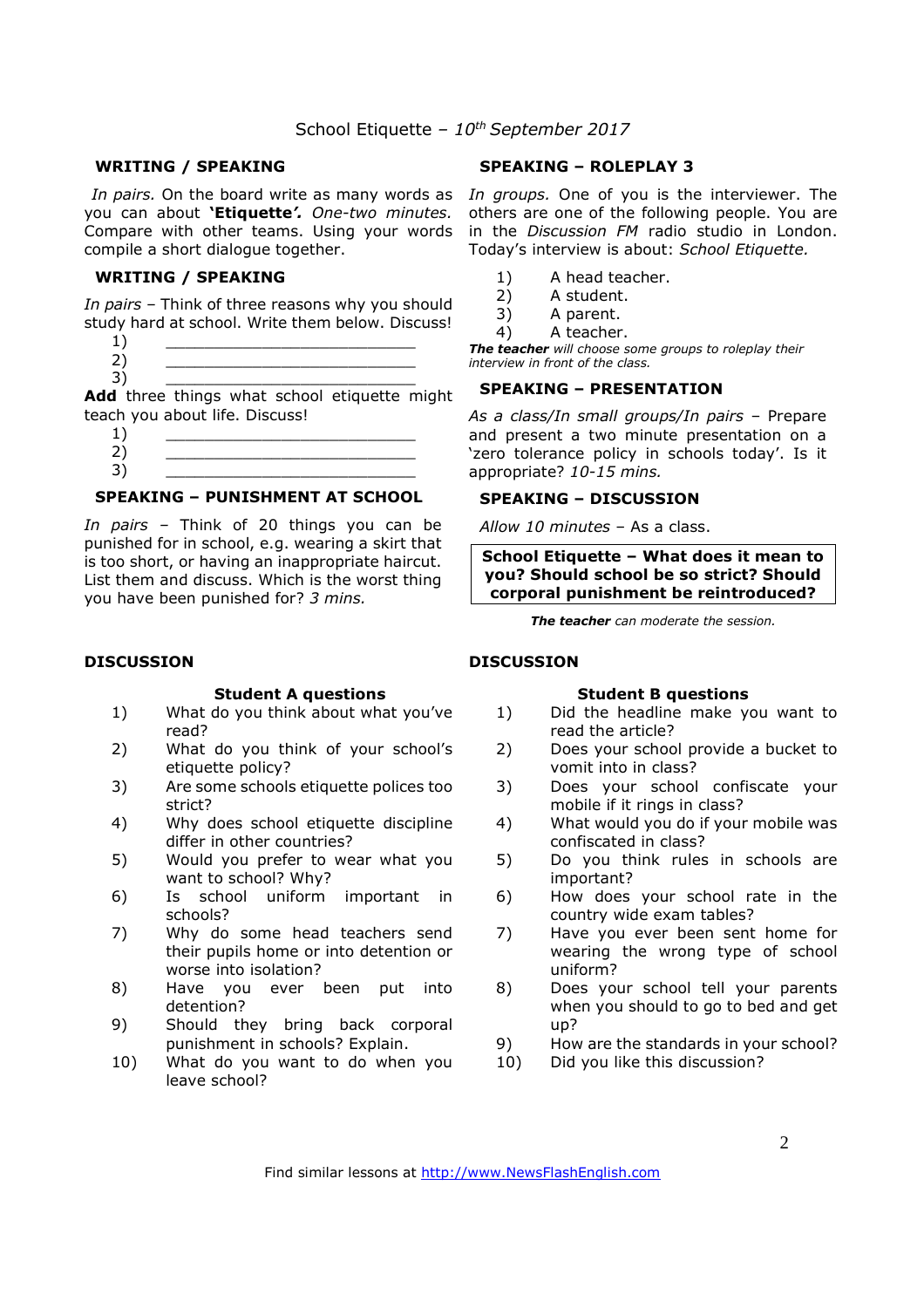#### **School Etiquette**

Today, let's talk about school (1)\_\_. It is a hot topic in some schools currently. School etiquette is about students social (2) in school, especially in the classroom. With the new school term having started, students in some schools have been sent home for wearing the wrong sort of school (3) .

In Norfolk, England, one new headmaster is asking parents to make sure their children are in bed every night by 9pm and up by 6.30am. Students have also been told that their mobiles will be confiscated for up to four months, if they use them in class. If a student is feeling sick,  $a(4)$  will be provided for them to (5)\_\_ into. The idea of this strict regime is to improve standards in the school in question, and to ultimately improve exam results.

In the UK, some pupils who wear the  $(6)$  type of shoes or trousers, or too short a skirt to school, are either sent home, put into (7)\_, or worse - put into  $(8)$ .

#### *isolation / wrong / detention / vomit / uniform / behaviour / etiquette / bucket*

The idea of all these rules is to  $(1)$   $(2)$  for your elders and to learn about social behaviour. Getting pupils to  $(3)$  the rules of the school  $(4)$  helps set you up for life, in whatever you do once you leave school.

However, one can argue this is all a waste of time. In Slovakia, in Central Europe, no student at secondary school wears any school uniform. They wear what they want and their haircuts reflect their mood or the latest fashion. They wear designer trainers and other fashion (5)\_\_. The emphasis, in this country, is for students to pass their high school diploma, so that they can go to university, in order to get that bit of paper they need to get a decent (6)\_\_. Different school have different etiquette (7)\_\_. How does your school rate against others in your area for (8) \_ and uniform?

#### *respect / instil / rules / observe / discipline / accessories / theoretically / job*

## **GAP FILL: READING GAP FILL: GRAMMAR**

#### **School Etiquette**

Today, let's talk about school etiquette. It is a hot topic in (1) schools currently. School etiquette is about students social behaviour in school, especially in the classroom. (2) the new school term having started, students in some schools have been sent home for wearing the wrong sort of school uniform.

In Norfolk, England, one new headmaster is asking parents to make sure their children are in bed (3)\_\_\_ night by 9pm and up by 6.30am. Students have (4)\_\_ been told that (5)\_\_ mobiles will be confiscated for up to four months, if they use them in class. If a student is feeling sick, a bucket will be provided for  $(6)$  to vomit into. The idea of  $(7)$ strict regime is to improve standards in the school in question, and to ultimately improve exam results.

In the UK, some pupils who wear the wrong type of shoes or trousers, or too short a skirt to school, are either sent home, put (8) \_ detention, or worse put into isolation.

#### *into / every / this / with / some / also / them / their*

The idea  $(1)$  all these rules is to instil respect for your elders and to learn about social behaviour. Getting pupils to observe the rules of the school theoretically helps set you up for life, in whatever (2)\_\_ do once you leave school.

However, one can argue this is all a waste of time. In Slovakia, in Central Europe, no student at secondary school wears (3) \_ school uniform. They wear what they want and their haircuts reflect their mood (4)\_\_ the latest fashion. They wear designer trainers and other fashion accessories. The emphasis, in this country, is (5) students to pass their high school diploma, (6)\_\_ that they can go to university, in order to get that bit of paper they need to get a decent job. Different school have different etiquette rules. (7) \_ does your school rate against others (8)\_\_ your area for discipline and uniform?

#### *in / so / or / of / you / for / how / any*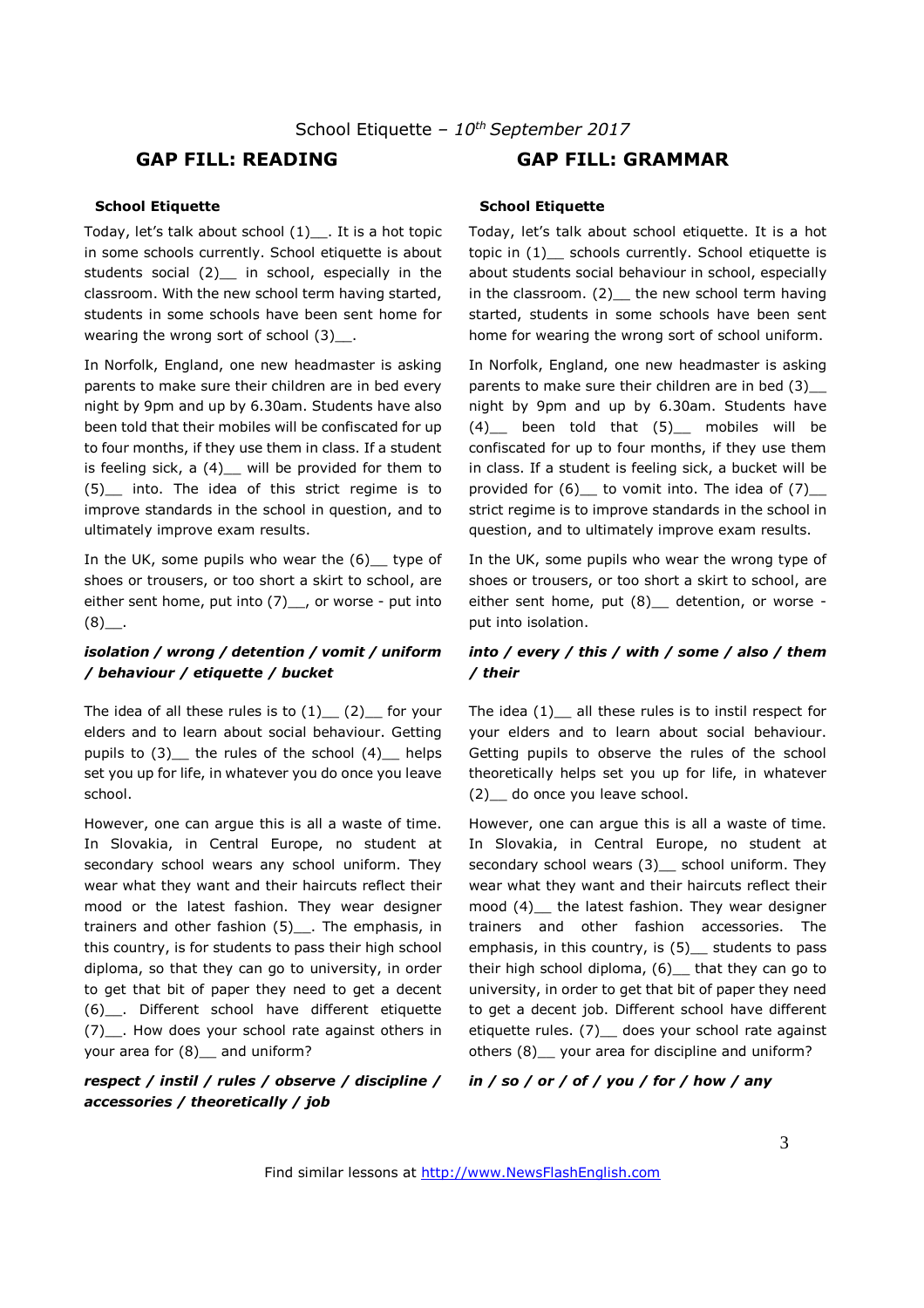#### School Etiquette *– 10 th September 2017*



**GAP FILL: LISTENING WRITING/SPELLING**

#### **School Etiquette**

Today, let's talk about \_\_\_\_\_\_\_\_\_\_\_\_\_\_\_\_. It is a hot topic in some schools currently. School etiquette is about students social behaviour in school, especially in the classroom. With the new school term having started, students in some schools have been sent home for wearing the wrong sort of school uniform.

In Norfolk, England, one **asking** parents to make sure their children are in bed every night by 9pm and up by 6.30am. Students have also been told that their mobiles will be the state of the to four months, if they use them in class. If a student is feeling sick, a bucket will be provided for them to vomit into. The idea of this strict regime is to \_\_\_\_\_\_\_\_\_\_\_\_\_\_\_\_\_\_\_\_ the school in question, and to ultimately improve exam results.

In the UK, some pupils who wear the wrong type of shoes or trousers, or too short a skirt to school, are either sent home, home, home, home and the summan power of worse - put into isolation.

The idea of all these rules is to instil respect for your elders and to learn about \_\_\_\_\_\_\_\_\_\_\_\_\_\_\_\_\_\_\_. Getting pupils to observe the rules of the school \_\_\_\_\_\_\_\_\_\_\_\_\_\_\_\_\_\_\_ set you up for life, in whatever you do once you leave school.

However, one can argue this is \_ Slovakia, in Central Europe, no student at secondary school wears any school uniform. They wear what they want and their haircuts reflect their mood or the latest fashion. They wear designer trainers and

The emphasis, in this country, is for students to pass their high school diploma, so that they can go to university, in order to get that bit of paper they need to get a decent job.

Different school have different etiquette rules. How does your school \_\_\_\_\_\_\_\_\_\_\_\_\_\_\_\_\_\_\_ in your area for discipline and uniform?

#### **www.newsflashenglish.com**

**Copyright D. J. Robinson 2017 (V1)**

#### **WRITING / SPEAKING**

**1) On the board -** *In pairs/As a class,* list **20 school rules.** Talk briefly about each of them. *Five minutes.*

**2) Sentence starters -** Finish these sentence starters. Correct your mistakes. Compare what other people have written.

- 1) School etiquette
- $2)$  I think
- $3)$  In my school  $\qquad \qquad$

**3)** Write down 50 words about: *School Etiquette.* Your words can be read out in class.

**4) Homework -** Write and send a 200 word email to your teacher about: *School Etiquette.*

#### **SPELLING**

The teacher will ask the class individually to spell the following words that are in the article. Afterwards check your answers.

1) behaviour 2) Slovakia<br>3) secondary secondary 4) reflect 5) accessories 6) emphasis 7) university 8) different 9) discipline 10) uniform 17) vomit

# **SPELLING**

#### Use the following ratings: **Pass = 12 Good = 15 Very good = 18 Excellent = 20** 11) etiquette 12) currently 13) especially 14) wrong

15) Norfolk

- 16) theoretically
- 18) regime
- 19) ultimately
- 20) isolation

Find similar lessons at http://www.NewsFlashEnglish.com